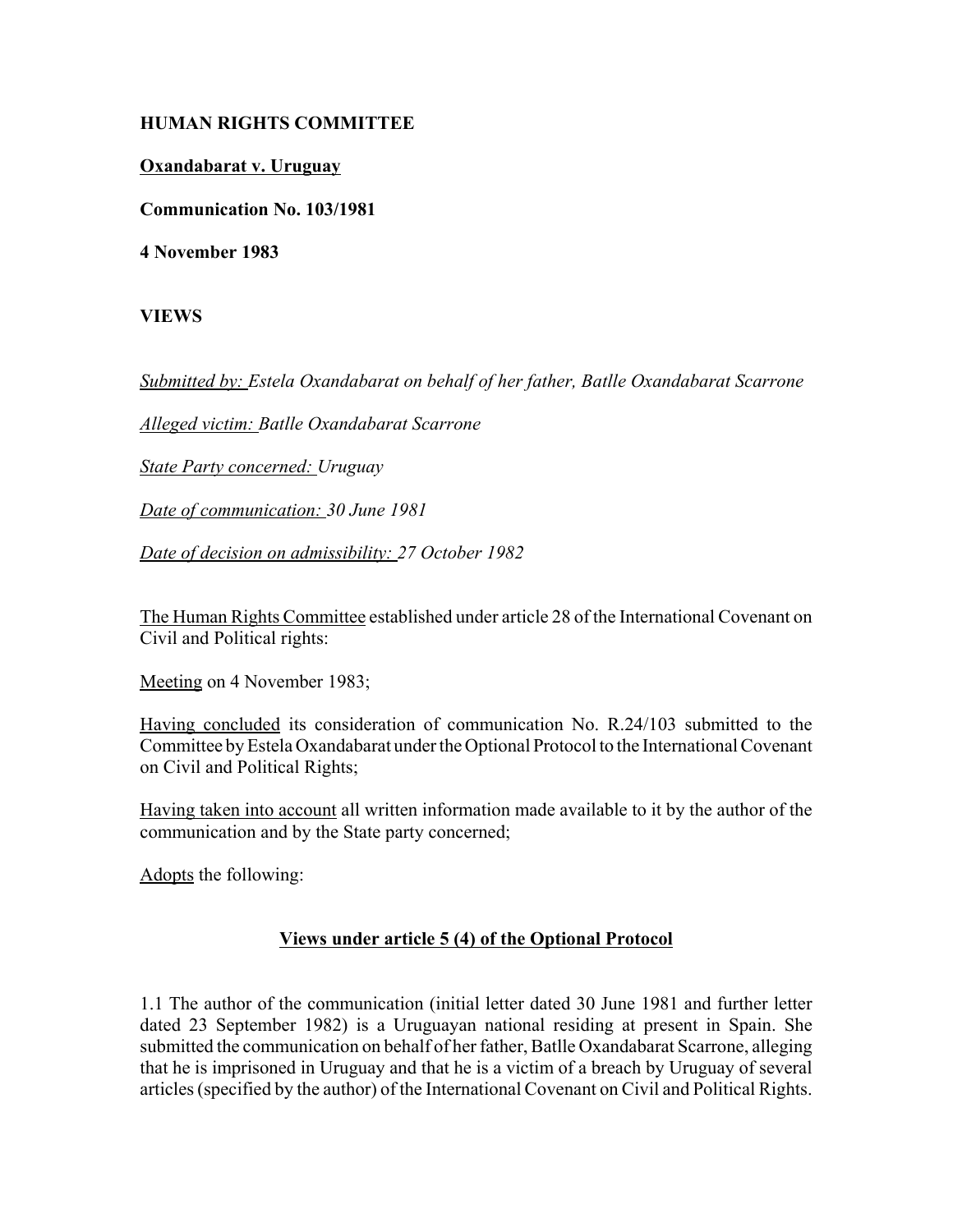1.2 The author states that her father, a 57-year-old Uruguayan national, had been personnel chief of the electric shop at the Administracion Nacional de Combustibles, Alcohol y Portland, co-founder of the Federacion de Empleados de ANCAP and President of the Convencion Nacional de Trabajadores for the Salto district. She states that because of his trade union activities he was arrested in June 1972 and kept incommunicado for six months at the Unidad Militar de Infanteria in Salto, where he was allegedly subjected to torture including physical beatings, electric shocks (picana) and immersion in water (submarino). He was then taken to the "Penal de Libertad" and submitted to military justice. Since he was detained under "prompt security measures" recourse to habeas corpus was not available. The author does not mention when sentencing by the military tribunal of first instance took place. A final sentence of 13 years' imprisonment was imposed in 1980 by the Supreme Military Tribunal of second instance. The author alleges that her father did not commit any act punishable under the law and that his trade union activities were protected by the Uruguayan constitution.

1.3 The author also submitted a copy of a statement written by Dr. J. J. Aren, a medical doctor who was himself a detainee at the Penal de Libertad, where he had the opportunity to examine several prisoners, including the alleged victim. The report states that in 1976- 1977 Batlle Oxandabarat suffered a cranioencephalic traumatism and that since then his faculty of perceiving time and space is impaired. Moreover, as a result of prolonged imprisonment and ill-treatment, Batlle Oxandabarat suffers from physical and mental deterioration, anaemia and premature aging.

2. The author states that domestic remedies have been exhausted and indicates that the same matter has not been submitted under any other procedure of international investigation or settlement. She claims that her father is a victim of violations of articles 7, 9 (1), 9 (2), 9 (3), 9 (4), 10 (1), 10 (3), 14, 15, 17, 19, 21, 22 and 26 of the Covenant.

3. By its decision of 13 October 1981, the Working Group of the Human Rights Committee transmitted the communication under rule 91 of the provisional rules of procedure to the State party concerned, requesting information and observations relevant to the question of admissibility of the communication. The Working Group also requested the State party to transmit to the Committee any copies of court .decisions against Batlle Oxandabarat Scarrone, and to give the Committee information of his state of health.

4. In a submission dated 29 June 1982 the State party informed the Committee that Batlle Oxandabarat "was lawfully detained after being found to have committed offences expressly defined in the Ordinary Penal Code in force in Uruguay since 1934. Contrary to what was stated by the author of the communication, Oxandabarat was not harassed or arrested on account of his trade union activities; he had been a member of the Tupamaros National Liberation Movement since 1968 and his criminal activities included participation in the raid on the Salto branch of the Banco de la Republica and in the escape of two prisoners from Salto gaol. He was sentenced on 4 March 1980 by the court of second instance to 13 years rigorous imprisonment and to precautionary detention (medidas de seguridad eliminativas) of 1 to 2 years for the following offences: 'Criminal conspiracy' with the aggravating circumstances as set out in article 151 (1), (2) and (3), 'action to upset the Constitution in the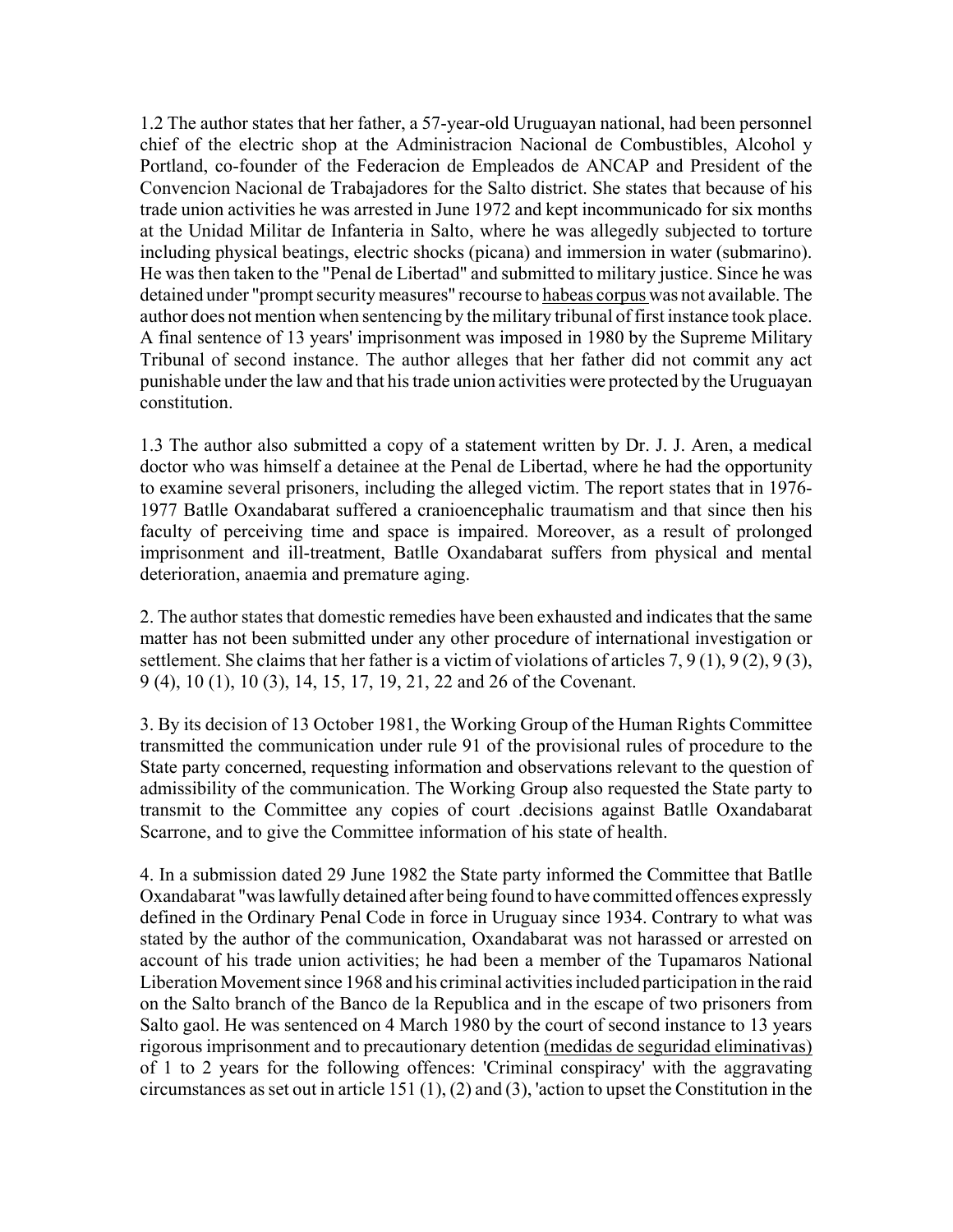degree of conspiracy followed by criminal preparations', 'disloyal assistance and counselling', 'escape from custody', 'receiving stolen goods', 'theft', all in the Ordinary Penal Code." The State party further informed the Committee that the present state of health of Batlle Oxandabarat is good.

5.1 In a further letter dated 23 September 1982, the author claims that since the end of 1975 her father had not had counsel of his choice but a court-appointed lawyer; that the lawyer 'never visited her father nor informed him of developments in his case; that the conditions of his imprisonment have remained inhuman and have led to her father's progressive physical and mental deterioration, alleging that the prison regime to which her father is subjected is not designed to produce any kind of reform or rehabilitation but aims at his psychological and physical annihilation. She further alleges that many times when she went to the penitentiary to visit her father she was informed that he was being held incommunicado and could not be visited. She claims that medical care for the prisoners is inadequate, and resubmits a copy of the statement by Dr. J. J. Aren on her father's state of health (paragraph 1.3 above).

5.2 With respect to the criminal proceedings against her father, the author claims that although they started before the entry into force of the Covenant for Uruguay (23 March 1976), the critical phase of the trial, evaluation of evidence allegedly obtained by torture, and sentencing took place after the Covenant had entered into force.

6. On the basis of the information before it, the Committee found that it was not precluded by article 5 (2) (a) of the Optional Protocol from considering the communication, as there was no indication that the same matter had been submitted to another procedure of international investigation or settlement. The Committee was also unable to conclude that in the circumstances of this case there were effective remedies available to the alleged victim which he had failed to exhaust. Accordingly, the Committee found that the communication was not inadmissible under article 5 (2) (b) of the Optional Protocol.

7. On 27 October 1982, the Human Rights Committee therefore decided:

(1) That the communication was admissible so far as it related to events which allegedly continued or took place after 23 March 1976, the date on which the Covenant and the Optional Protocol entered into force for Uruguay;

(2) That, in accordance with article 4 (2) of the Optional Protocol, the State party be requested to submit to the Committee, within six months of the date of the transmittal to it of this decision, written explanations or statements clarifying the matter and the remedy, if any, that may have been taken by it;

(3) That the State party be informed that the written explanations or the statements submitted by it under article 4 (2) of the Optional Protocol must relate primarily to the substance of the matter now under consideration. The Committee stressed that, in order to perform its responsibilities, it required specific responses to the allegations which had been made by the author of the communication, and the State party's explanations of the actions taken by it;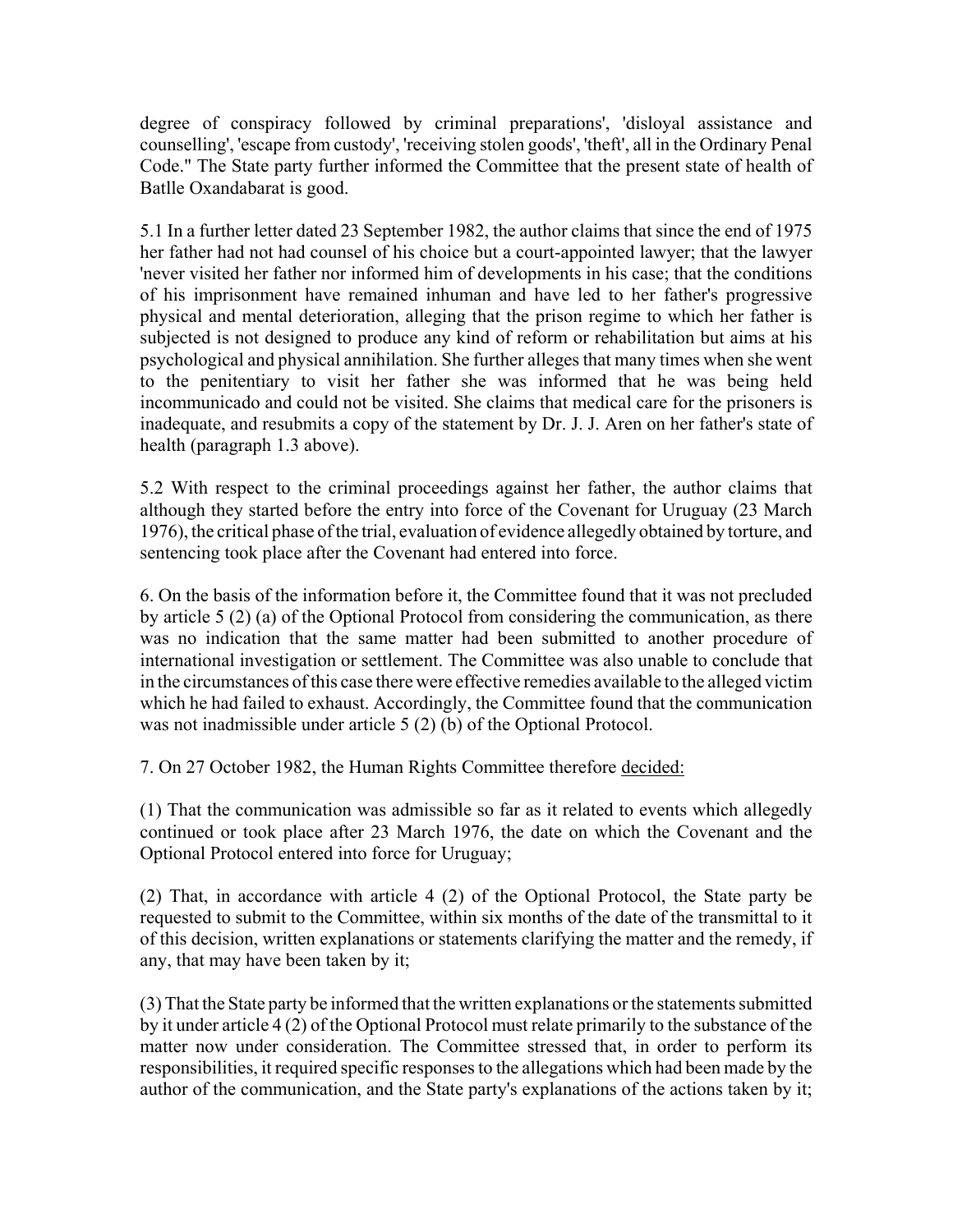(4) That the State party be again requested to furnish the Committee with (a) specific information on the state of health of Batlle Oxandabarat and the medical treatment given to him, and (b) copies of any court decisions taken against Batlle Oxandabarat, including the decision of the military court first instance.

8.1 In its submission under article 4 (2) of the Optional Protocol, dated 27 May 1983, the State party informed the Committee 'that Mr. Oxandabarat Scarrone was at no time subjected to physical maltreatment and that he was detained not because of his trade union activities, but after being found to have committed offences established by the Uruguayan legal system, on which the Committee has already been informed. With regard to Mr. Oxandabarat's health, on 26 December 1975 he was discharged after having been treated with Calciparine and Tromexan for a pulmonary illness. Check-ups on his health were subsequently made at the polyclinic of EMR No. 1. In December 1981 he was treated at the surgical polyclinic for haemorrhoida prolapse. A haemorrhoidectomy was carried out, with good post-operative recovery, and a rectosigmoidoscopy showed no pathological lesions. He continues to undergo examinations and is being treated with Fluxan and Hemuval. The finding of the latest general examination is that he is in good health."

8.2 No additional information or observations have been received from the author in this connection.

9.1 The Human Rights Committee, having examined the present communication in the light of all the information made available to it by the parties as provided in article 5 (1) of the Optional Protocol, hereby decides to base its views on the following facts, which appear to be uncontested.

9.2 Batlle Oxandabarat was a trade-union leader and had been e member of the Tupamaros National Liberation Movement since 1968. He has been kept in detention continuously since he was arrested in June 1972. A final sentence of 13 years' imprisonment was imposed on 4 March 1980 by the court of second instance. He did not have counsel of his choice, but a court-appointed lawyer, who did not visit him nor inform him of developments in the case.

10.1 In formulating its views, the Human Rights Committee also takes into account the following considerations, which reflect a failure by the State party and by the author to furnish the information and clarifications necessary for the Committee to formulate final views on all allegations.

10.2 In operative paragraph 4 of its decision of 13 October 1981 and again in operative paragraph 4 of its decision on admissibility of 27 October 1982, the Committee requested the State party to enclose copies of any court decisions taken against Batlle Oxandabarat, including the decision of the military court of first instance. The Committee notes with deep concern that in spite of its repeated requests in this case and in many other cases, no such documents have ever been received from the State party. The Committee recalls in this connection the assurances given to it by the Representative of the Government of Uruguay on 8 April 1982 (see summary record of the Committee's 359th meeting, document CCPR/C/SR.359, para. 17) that these documents are readily available to any interested party.